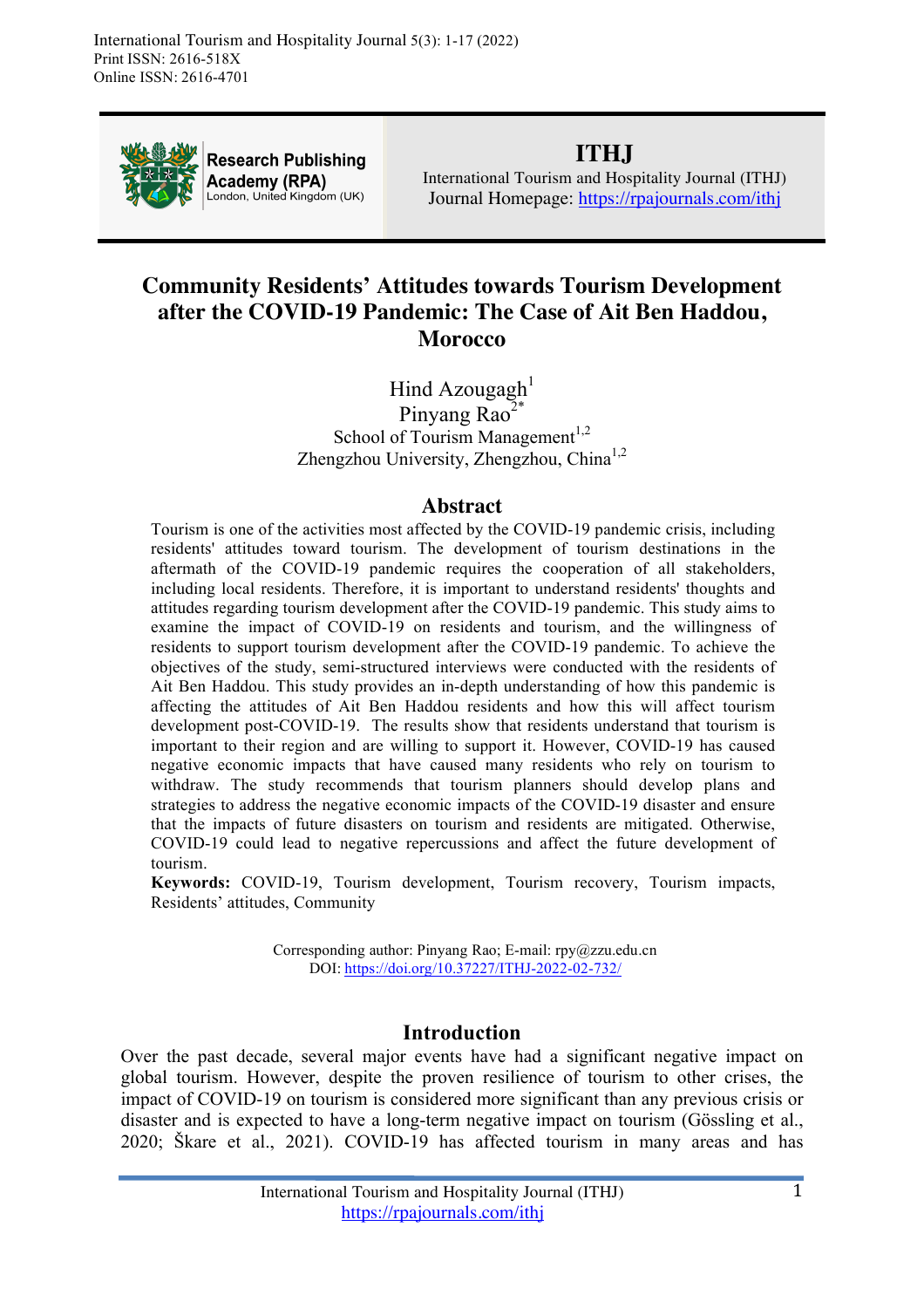negatively impacted many tourism businesses due to travel restrictions and border closures. The resulting travel restrictions have caused many people, especially those working in the tourism sector, to lose their jobs and their source of income (Ibn-Mohammed et al., 2021; Gössling et al., 2020; Škare et al., 2021). It is clear that the COVID-19 pandemic has had a serious impact on people and tourism worldwide, and in Ait Ben Haddou the same is expected. Tourism is the main economic pillar of Ait Ben Haddou and the cessation of this sector will have a significant impact on the livelihoods of residents. In addition, Ait Ben Haddou faces the threat of a decline in its main sector due to COVID-19, on which the region's economic growth depends. Although tourism is developing as a main sector in the region, no study has been conducted on this issue in the region. According to Godovykh et al. (2021), the COVID-19 pandemic has influenced people's lives in many ways, including their attitudes toward tourism. Therefore, communication with residents and understanding residents' thoughts and experiences during COVID-19 is an essential element in gaining support for tourism development after the COVID-19 pandemic (Kamata, 2022). Many studies have sought to understand the impact of COVID-19 on tourist travel behavior and the travel industry, but there is a dearth of studies examining the impact of COVID-19 on community residents and its effect on their attitudes. Residents are the most important part of the tourist destination and are the main drivers of tourism development in the region (Lim & Lee, 2020). Therefore, special attention must be given to them, because without their support, the recovery of tourism after the COVID-19 pandemic cannot be achieved.

Understanding resident attitudes and support is also important to the success of post-pandemic COVID-19 tourism development plans and strategies. Given the theoretical and empirical gaps in the literature, the purpose of this study is to determine residents' attitudes toward tourism development in Ait Ben Haddou after the COVID-19 pandemic. To achieve the objectives of the study, the research aims to answer the following questions: what is the impact of tourism development in the region and how do residents perceive it, how has the COVID-19 affected tourism and people in the region, and what attitudes residents develop toward tourism development after the COVID-19 pandemic. There are a considerable number of studies that demonstrate both negative and positive perceptions of tourism development by community residents. However, this study is the first of its kind on residents' attitudes toward tourism development in the COVID-19 era. The results of this research can provide insight into the problems faced by residents of Ait Ben Haddou during the COVID-19 pandemic and will be an appropriate source of information for policy makers and tourism planners to achieve tourism recovery after COVID-19. Furthermore, this study is considered important because it contributes to the development of the literature. The results of this study may prove useful for future comparative studies of other tourist destinations. It will also serve as a future reference for researchers working on the issue of residents' attitudes towards tourism development in the time of the COVID-19. On a practical level, the information obtained from this research could help authorities and tourism managers to improve conditions in the Ait Ben Haddou region.

### **Literature Review**

The support of local residents is essential to achieve sustainable tourism development and has become a key factor in the development of sustainable tourism strategies (Fredline et al., 2013; Sharpley, 2014; Stylidis & Terzidou, 2014). Many studies have emphasized the participation of residents in the decision-making process of tourism development, as their involvement has a direct impact on the development, quality, and sustainability of a tourism destination (Muresan et al., 2016; Vareiro et al., 2013; García et al., 2015; Woo et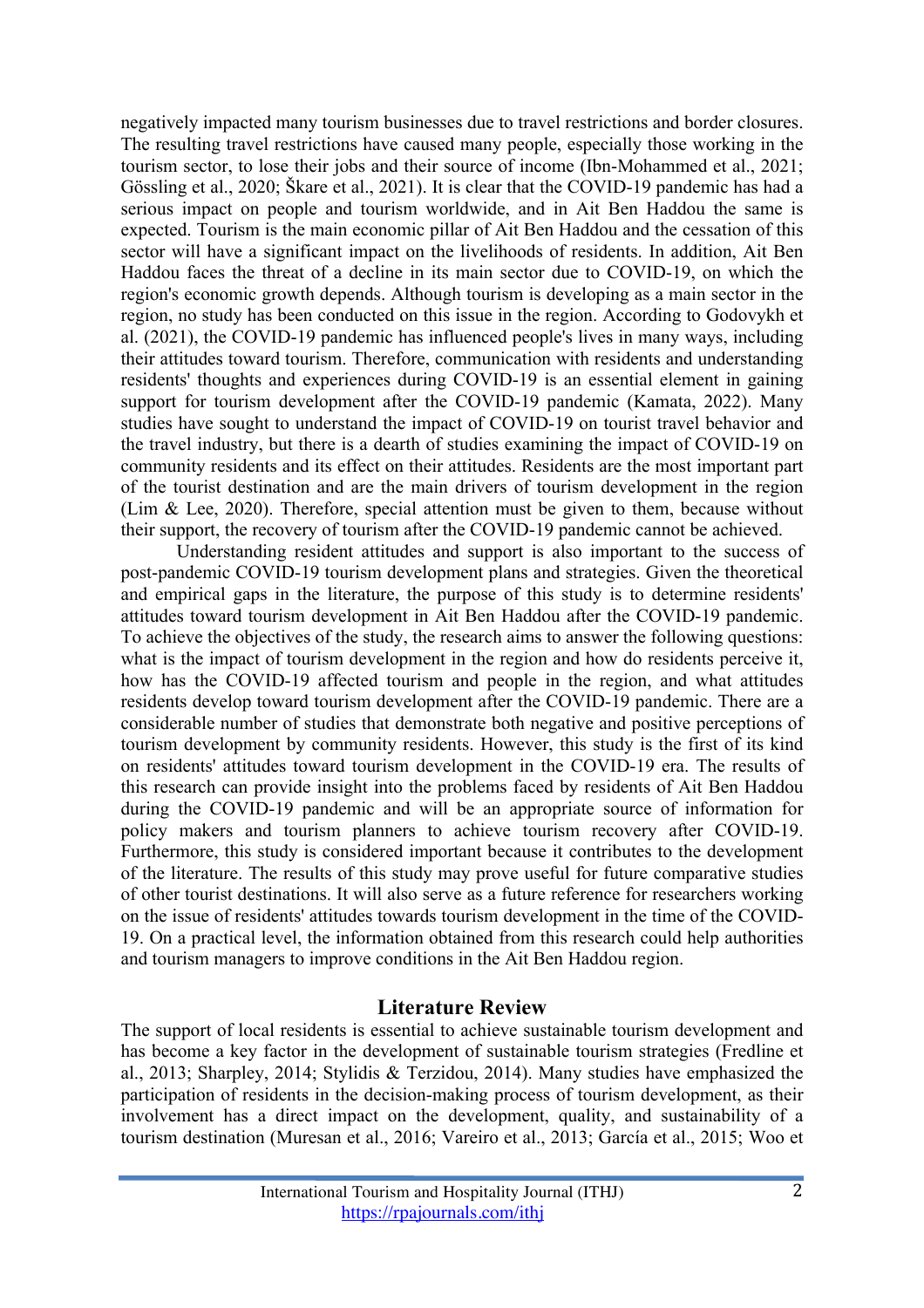al., 2018; Šegota et al., 2017). According to Sharpley (2014), understanding residents' attitudes, perceptions, and behaviors is fundamental to successful tourism development. Results from previous studies have shown that residents' attitudes toward tourism are influenced by the perceived impacts of tourism. Erul et al. (2020) highlighted that residents are key stakeholders in creating sustainable tourism destinations and found that their level of support for future tourism is related to their perception of tourism impacts. Similarly, Ramón et al. (2019**)** reported that the resident forms his or her attitude toward tourism through a cost-benefit analysis based on his or her perception of the impacts of tourism. Tourism development can be perceived by residents as positive, as it contributes to infrastructure development, increases employment opportunities, improves living standards, and contributes to economic growth (Woo et al., 2019; Sinclair-Maragh & Gursoy, 2017; Nazneen et al., 2019; Kim et al., 2013).

At the same time, tourism development can have negative effects on residents due to the environmental costs associated with it, such as increased traffic, congestion, pollution, overcrowding, and depletion of natural resources (Liu & Li, 2018; Nunkoo et al., 2013; Nunkoo & So, 2016). Tourism development can also have negative socio-cultural effects, as it can lead to increased prostitution and criminal activity, increased drug and alcohol use, disruption of local residents' lifestyles, and commercialization of traditional culture (Sharma & Gursoy, 2015; Kim et al., 2013; García et al., 2015). Social exchange theory suggests that for residents to support tourism development, there must be a balance between the costs and benefits of tourism. If residents believe that the costs of tourism outweigh its benefits, they may choose to abandon the exchange. On the other hand, if residents believe that the benefits of tourism outweigh its costs, they are more likely to engage in interactions that support future tourism development in their community (Özel  $\&$ Hozak, 2017; Nunkoo, 2016; Rasoolimanesh et al., 2015; Nunkoo & Gursoy, 2017; Sharpley, 2014).

Attitudes toward tourism can vary considerably among residents of the same community, depending on a variety of personal factors. As a result, many researchers have explored these factors to explain and predict residents' attitudes toward tourism. Among the key factors influencing residents' attitudes toward tourism are the economic benefits it provides. Almost all studies that have examined the relationship between economic benefits and residents' attitudes toward tourism have reported a positive relationship. Untong et al. (2010) in their study on factors influencing local residents' support for tourism development in four destinations in Thailand identified that economic benefits have the most direct impact on local residents' attitude towards tourism. Similarly, García et al. (2015) pointed out that residents' perceived economic impact is one of the factors that most influence residents' attitudes toward tourism development. This is because tourism brings direct economic benefits and increases employment opportunities for local residents. Previous studies have also examined the influence of proximity on how residents perceive the impacts of tourism. In a study conducted in India, Liu & Li  $(2018)$  found that residents living near the tourist zone were less supportive of tourism growth than those living farther away due to increased cost of living, alcohol consumption, and environmental pollution. In contrast, residents living farther away from the tourist zone were more supportive of tourism growth due to increased employment opportunities and better access to recreational facilities. Vodeb & Medarić (2013) found that the level of residents' involvement in the tourism industry shows some correlation with their attitudes, as residents involved in the tourism industry are generally supportive and more likely to recognize its positive impacts. Rasoolimanesh et al. (2015) in their study conducted in a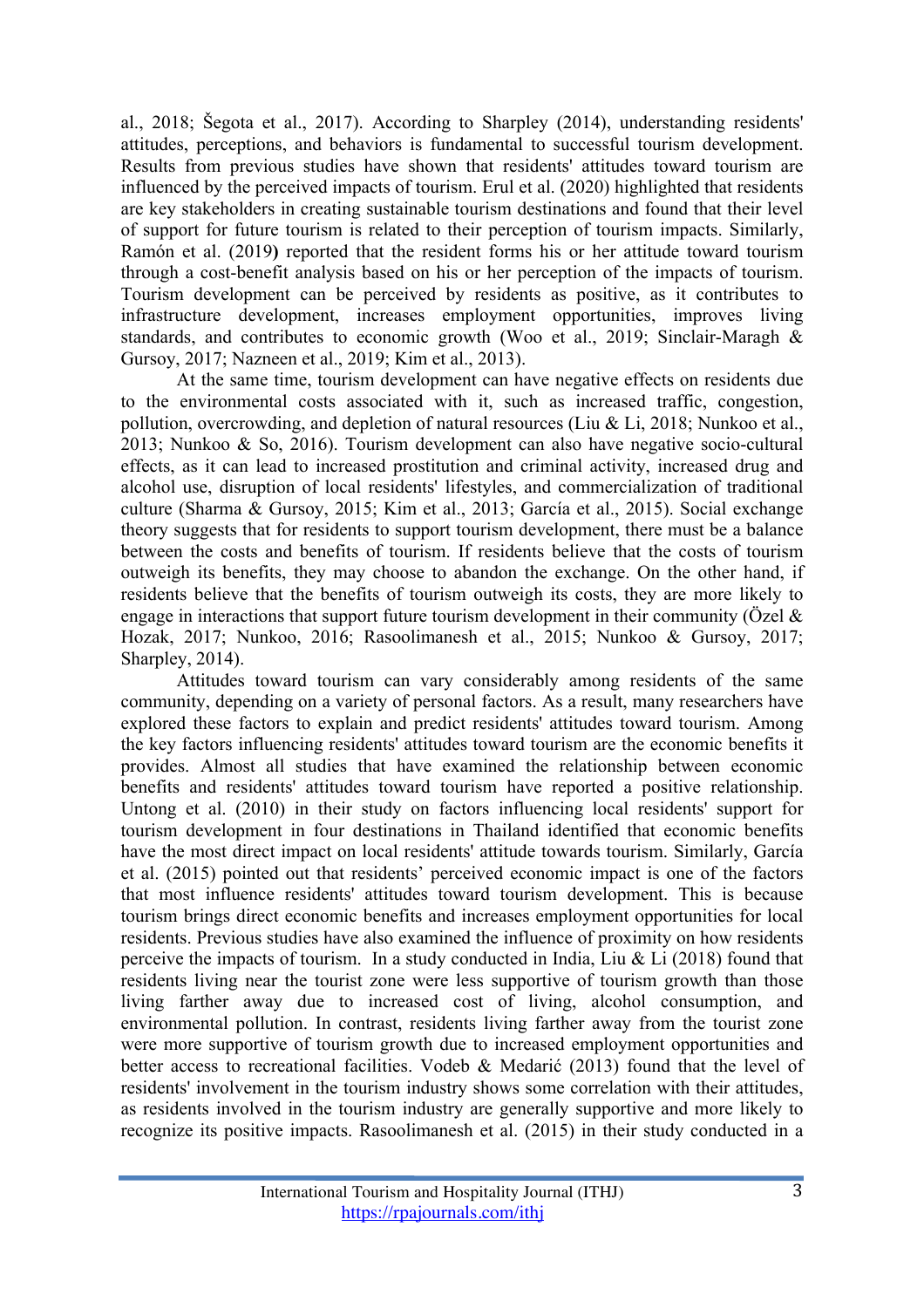World Heritage Site in Malaysia found that economic gain and involvement in the planning and management process have significant positive effects on residents' perceptions of tourism. Previous studies have also shown mixed results regarding the influence of residents' demographic variables on their attitudes towards tourism development. Variables such as age, gender, education, income, community attachment, and length of residence were found to be factors influencing residents' perceptions of tourism impacts and their support for tourism development (An et al., 2021; Sharpley, 2014; Rasoolimanesh et al., 2015; Sinclair, 2017; Almeida-García et al., 2016; Nunkoo & Gursoy, 2012; Wang, 2013; Muresan et al., 2016; Afthanorhan et al., 2017; Harun et al., 2018).

Since local residents are not a homogeneous group, many studies have applied cluster analysis to divide local residents into groups with different perceptions. For example, Lopes et al. (2019) used cluster analysis to segment residents' perceptions of impacts generated by tourism activity in a rural community in northeast Portugal. They identified three distinct groups: *the indifferent ones, the moderately optimistic ones,* and *the optimists.* Chiappa et al. (2017) used cluster analysis to analyze residents' perceptions of cruise tourism development and identified five groups of residents: *cultural lovers, supporters, cautious, critics,* and *indifferent*. Lundberg (2015) examined the relationship between the level of tourism development and residents' attitudes in three destinations in West Sweden and identified four groups of residents: *development supporters, cautious developers, ambivalent/cautious,* and *skeptics.* Scalabrini & Remoaldo (2020) used a similar approach to analyze residents' perceptions of tourism in a Brazilian industrial city and identified four groups: *enthusiasts, skeptics, optimists,* and *moderate optimists*. Nguyen (2022) used cluster analysis to segment residents' perceptions of tourism impacts in Sapa, Vietnam, and identified three clusters: *supporters, pessimists,* and *neutralists*. Other studies that have used this method include those conducted by Harun et al. (2018), Sánchez-Fernández et al. (2019), Vareiro et al. (2013), and Brida et al. (2010). All these studies divided residents into groups that were strongly supportive of tourism and groups that were less enthusiastic or strongly opposed to tourism.

The COVID-19 pandemic has dramatically reshaped the tourism industry and destinations around the world, one of these destinations being Ait Ben Haddou. Ait Ben Haddou is one of the most popular tourist destinations in Morocco. Its rich cultural heritage and architecture attract tourists from around the world. Ait Ben Haddou, a destination where tourism plays an important role in its economy, is expected to be severely affected by the COVID-19 pandemic, including its residents. Godovykh et al. (2021) believe that COVID-19 has had a significant impact on tourism, including the attitudes of tourists and residents toward tourism. The pandemic not only changed people's lives and economic conditions, but it also rapidly changed perceptions of tourism (Godovykh et al., 2021). According to Kamata (2022), communication with residents during the COVID-19 pandemic is important for understanding and predicting their attitudes toward tourism after the pandemic. Given the potential effects of the perception of the COVID-19 pandemic on attitudes, this study hypothesizes that the COVID-19 pandemic influences residents' attitudes toward tourism.

#### **Research Method**

### **Research Methodology**

Bryman (2016) stress that the researcher should choose the research approach that will best answer the research questions. Since the aim of this study is to explore the attitudes and support of community residents for tourism development after the COVID-19 pandemic,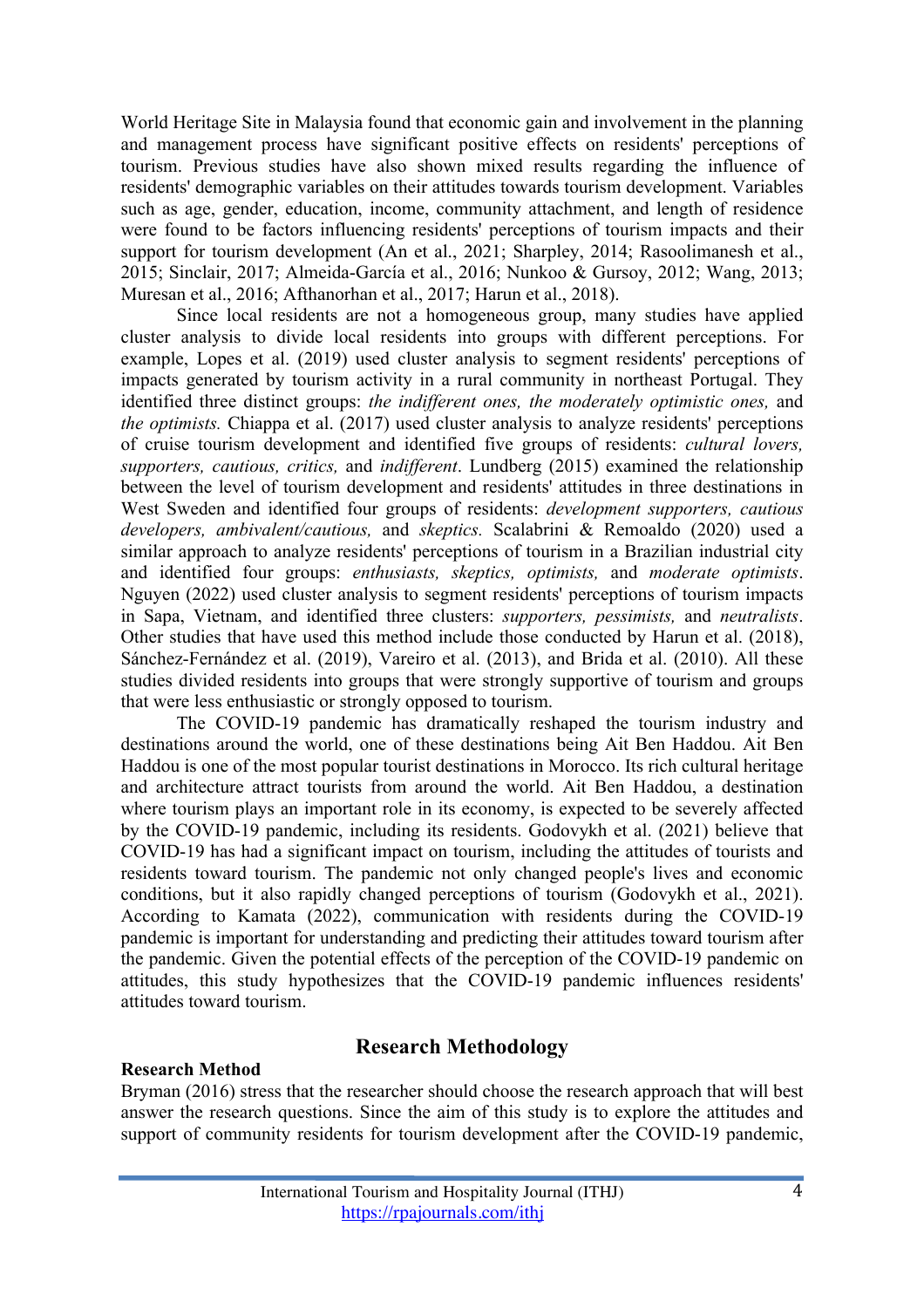the qualitative research method was chosen as appropriate to achieve the aim of this study. One of the main reasons for using qualitative research is that it allows for the exploration and description of experiences and social phenomena (Silverman, 2015). Semi-structured interviews were chosen as an appropriate method of data collection for this study because the researcher was able to obtain more in-depth and detailed responses from participants (Bryman, 2016) while allowing the researcher to maintain a degree of control during the interview process. The semi-structured interview also allowed the researcher to ask additional questions and ask participants to clarify or elaborate. In order to reflect the idea of a representative group and to obtain a broad range of perspectives and experiences, participants were selected from different demographic characteristics. The inclusion criteria were that participants must be residents of the community and have lived there for a long time. All participants were given the right not to answer any questions they did not want to answer and to stop the interview at any time and for any reason. The interviews lasted 3 days and took place from 26 October to 28 October 2021. An interview guide containing questions and topics to be discussed was used to conduct the semi-structured interviews. The interview guide included questions on the demographics, residents' perception of the impact of tourism development, their views on the role of government and investors in tourism development, the impact of the COVID-19 pandemic on the community and tourism, and their willingness to support tourism development post COVID-19. Saturation was reached in the fifth interview, but two more interviews were conducted to confirm saturation. In total 7 semi-structured interviews were conducted. The interviews were conducted in Moroccan Arabic, the first language of all participants, and lasted between 30 and 80 minutes. All interviews were audio-recorded with the permission of the participants, then manually translated and transcribed by the researcher.

#### **The Study Area**

The study area chosen for this study is the Kasbah Ait Ben Haddou located in the southeast of Morocco in the province of Ouarzazate. The study area was purposely chosen because of the severity of the problem in this region and because no previous research has been conducted on this problem in this area. Kasbah is an Arabic term used to designate a fortified village in pre-Saharan North Africa. The Kasbah Ait Ben Haddou is considered a great example of southern Moroccan architecture, dating from the 17th century. Most of the original inhabitants of the Kasbah have moved to more modern houses in the new village, where new buildings are being constructed to accommodate the growing tourism industry. At the beginning of the 20th century, the village began to receive thousands of tourists per year. Most of the residents now depend on tourism, some of them sell souvenirs and artifacts to tourists, others work as tour guides. Thanks to its unique architecture and incredible atmosphere, the Kasbah Ait Ben Haddou has been the filming location for many famous movies and TV shows such as Gladiator, Game of Thrones, and Laurence of Arabia. In 1978, Kasbah Ait Ben Haddou was designated a UNESCO World Heritage Site. Since then, it has been carefully restored using traditional building methods and materials to preserve its architectural integrity. Although the site has retained its authenticity, lack of maintenance, lack of infrastructure and services, and the small number of inhabitants in the village has led to serious deterioration.

#### **Data Analysis**

The qualitative data analysis was conducted based on Braun & Clarke's (2006) thematic analysis approach which consists of 5 main steps: reading and familiarizing with the data,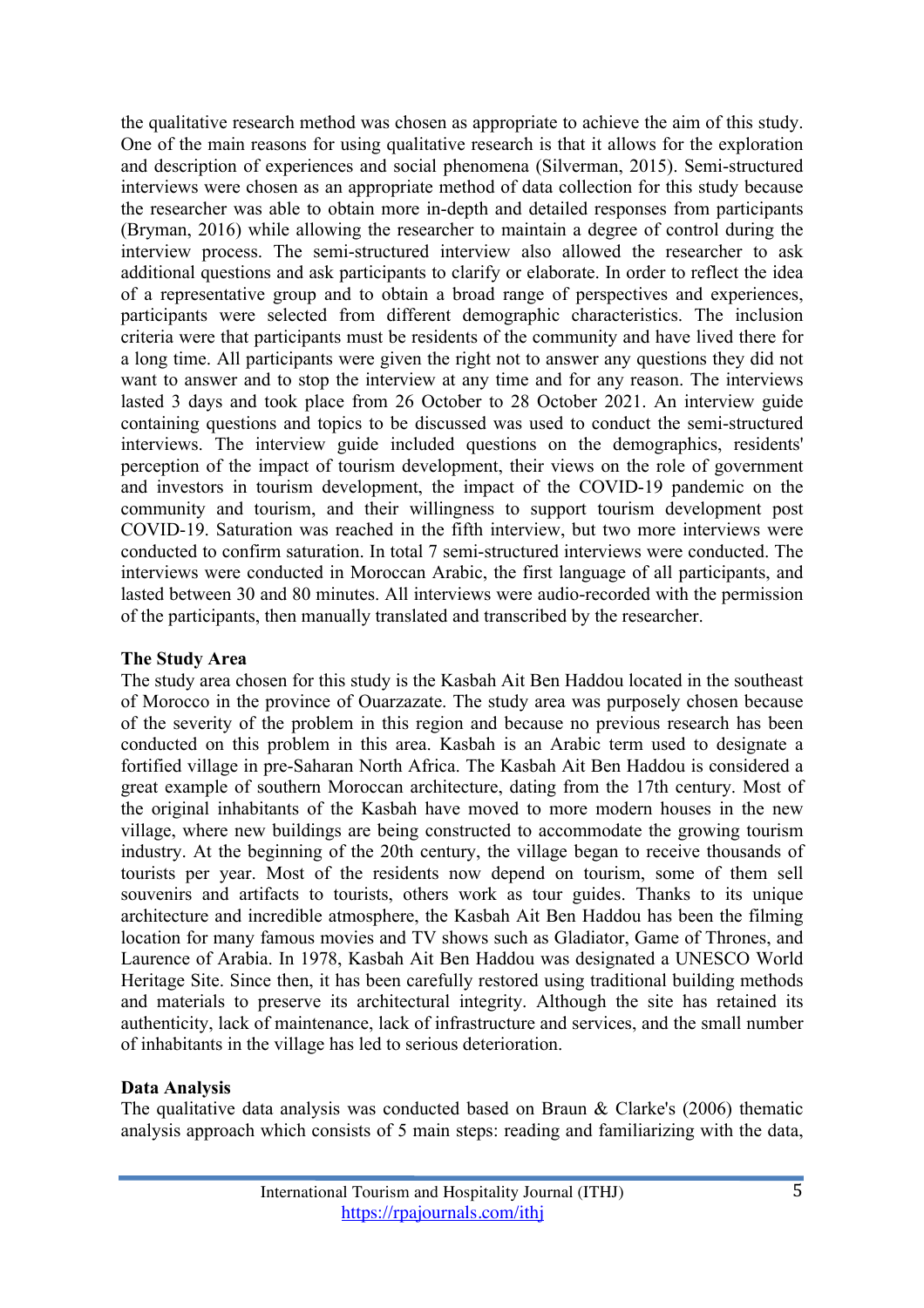coding, searching for themes, reviewing themes, and naming themes. Braun & Clarke (2006) and Gibbs (2007) identify thematic analysis as one of the most important strategies for analyzing qualitative data. In step 1, all transcripts were read through in order to become familiar with the data. In step 2, broad coding was adopted, where the data was organized according to the research questions. Next, complete coding was used where the coded data in each node was systematically read and a code was applied to sections of the data. For instance, for the node "impact of tourism development", data on the construction of roads, hotels, guesthouses, and restaurants were coded as infrastructure development. The next step involved identifying the most recurring topics. During this step, it was noted that the topics in the "impact of tourism development" node had either a positive or negative orientation. They were therefore grouped into two major categories. In step 4, the coded data were revisited to ensure that they were aligned to the research questions. No major changes were done in this step. Finally, theme names were chosen based on the content of the data. For instance, the theme "financial hardship" describes the financial challenges the community members with no alternative source of income experienced during the pandemic when tourist activities were halted. The data-analysis process was supported by NVivo 12 software.

#### **Data Validation**

Although it is difficult to generalize the results of qualitative research, the researcher must ensure the validity of the findings. According to Creswell. J.W. & Creswell. J.D. (2017), qualitative validity refers to the strategies and procedures used by a researcher to demonstrate the accuracy of results and assure readers of that accuracy. To increase the validity of qualitative research, the researcher checks the accuracy of the results using certain strategies. According to Creswell. J.W. & Creswell. J.D. (2017), it is best to use multiple strategies to assess the accuracy of results. Strategies used to ensure the validity of the research are *member checking, rich and thick description, prolonged time, and clarification of bias* (Creswell. J.W. & Creswell. J.D., 2017). Member checking was done during the interview process to increase the validity of the results. During the interview, the researcher rephrased or summarized the information and then asked the participant questions to determine accuracy. The main goal of this process is to provide authentic, original, and reliable qualitative results. To make the results more realistic and richer, the researcher used detailed description to convey the results in a way that allows the reader to be present in the setting. This detailed description increases the possibility for other researchers to replicate this study under the same conditions. To avoid respondent bias and increase the level of trust between the researcher and the participants, the researcher spent a considerable amount of time on the study, including the setting and the participants. Research bias was fully disclosed and controlled so as not to influence the interpretation of the data. Following the reliability strategies suggested by Gibbs (2007), the researcher checked the transcripts for errors made during transcription, and when analyzing the data, the researcher ensured that there were no deviations in the code definitions.

### **Results & Discussion**

#### *The Impact of Tourism Development*

Tourism development has had social and economic impacts on the residents of the community. The impacts can be categorized as either positive or negative: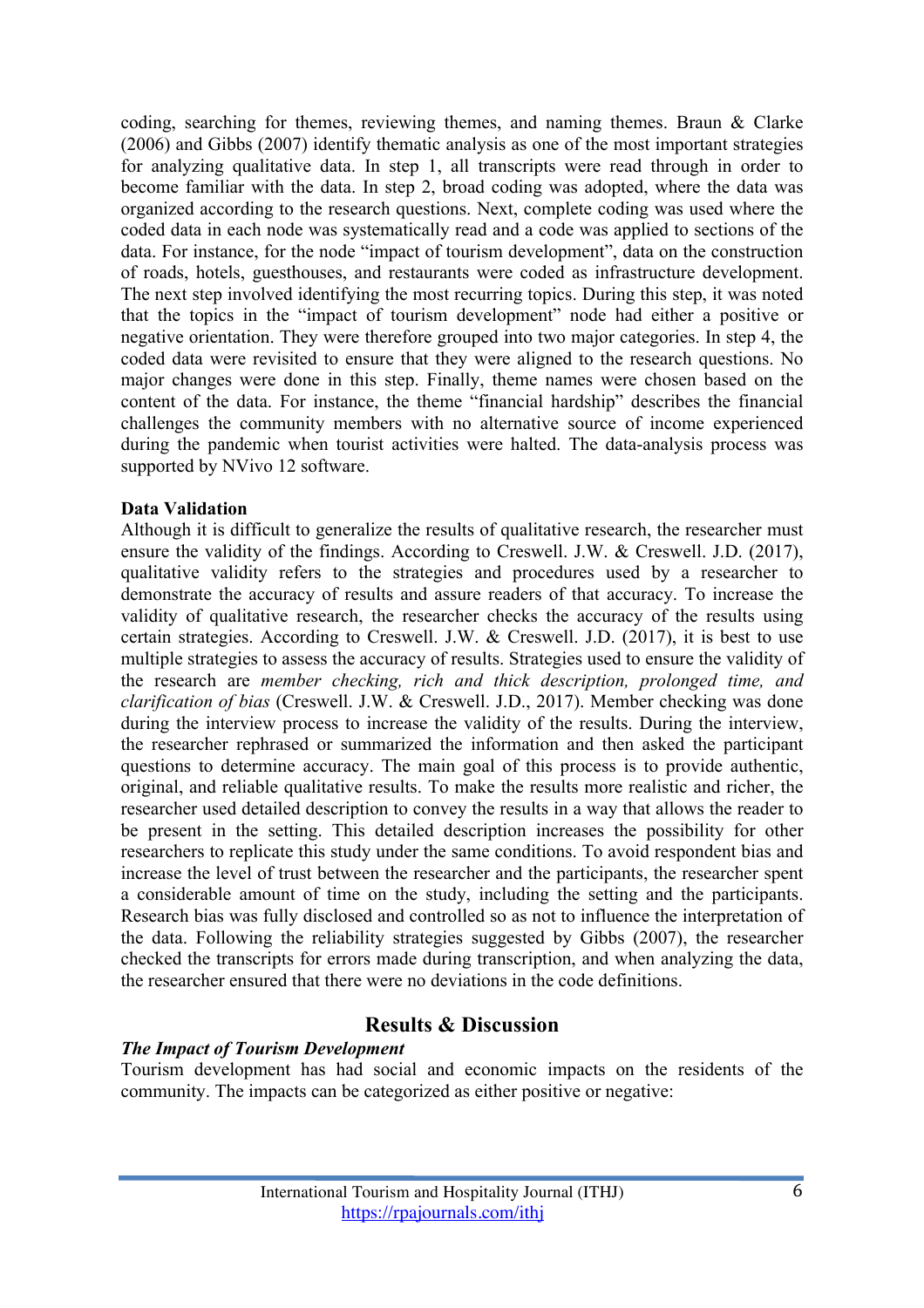# § **Positive Impacts of Tourism Development**

### **Improved Quality of Life**

Tourism significantly improved the quality of life for the residents. In the past, the region was "like a deserted place and the living conditions were limited and difficult". Development of the tourism industry provided opportunities for (self) employment like tour guides, working in hotels, small and medium enterprises such as grocery shops, selling carpets, taxis and artists. *"Tourism has helped everyone in this area, like taxi drivers...there are no other industries in the area, like agriculture or fishing, tourism is the only resource, and most people here work in tourism."-*Participant 5.

Job opportunities in the tourism sector have low entry barriers. For instance, to work as a tour guide, one only needs to learn a few foreign languages. This improved access to employment opportunities regardless of educational attainment. *"People whose circumstances did not help them study or work, and thanks to tourism, were able to earn a living."-*Participant 7.

### **Infrastructure Development**

The community has certainly experienced a shift in the level of infrastructure development before and after tourism development. Initially, the region was like a deserted place but has since seen the development of products and services targeting tourists such as restaurants, cafes, and accommodation facilities. "*…the area before tourism was like a deserted area, there were no houses, no services, not even paved roads...and with the rise of tourism, the area started to develop*." -Participant 2.

Infrastructure development has largely been supported by easy access to financial services from institutions such as Souss-Massa-Draa and UNESCO. *"…UNESCO has taken responsibility for the restoration and financial support of the Kasbah."* -Participant 6. "*In the first decade of the 21st century, the Souss-Massa-Draa region supported us financially to build a guesthouse in our house."* –Participant 2.

## **Preservation of Cultural Heritage**

Authorities within the tourism sector, such as UNESCO, put a regulatory framework to preserve the cultural heritage. The framework provides clear guidelines on human activities such as using brown color to paint exterior walls, construction materials to be used, and restricted use of lighting. "…*UNESCO has helped put in place regulations to preserve the Kasbah, such as banning the use of cement in construction, and has restored the Kasbah several times, and to this day it is still carrying out restoration work."*- Participant 2.

Kasbah of Ait Ben Haddou is listed as a world heritage site and certain stakeholders advocate for the preservation of its cultural identity. *"In 2014, heavy rains fell, causing a large number of houses to fall. At that time, UNESCO decided to remove Kasbah Ait Ben Haddou from the list of world heritage sites, but some foreigners prevented that from happening."* –Participant 4.

## **Environmental Protection**

The development of tourism has led to the transformation of the environment in the region. Initially, the region was "full of garbage" but that has since changed and everyone had a stake to play in the transformation. Tourism created opportunities for collaboration between the community and environmental association in keeping the environment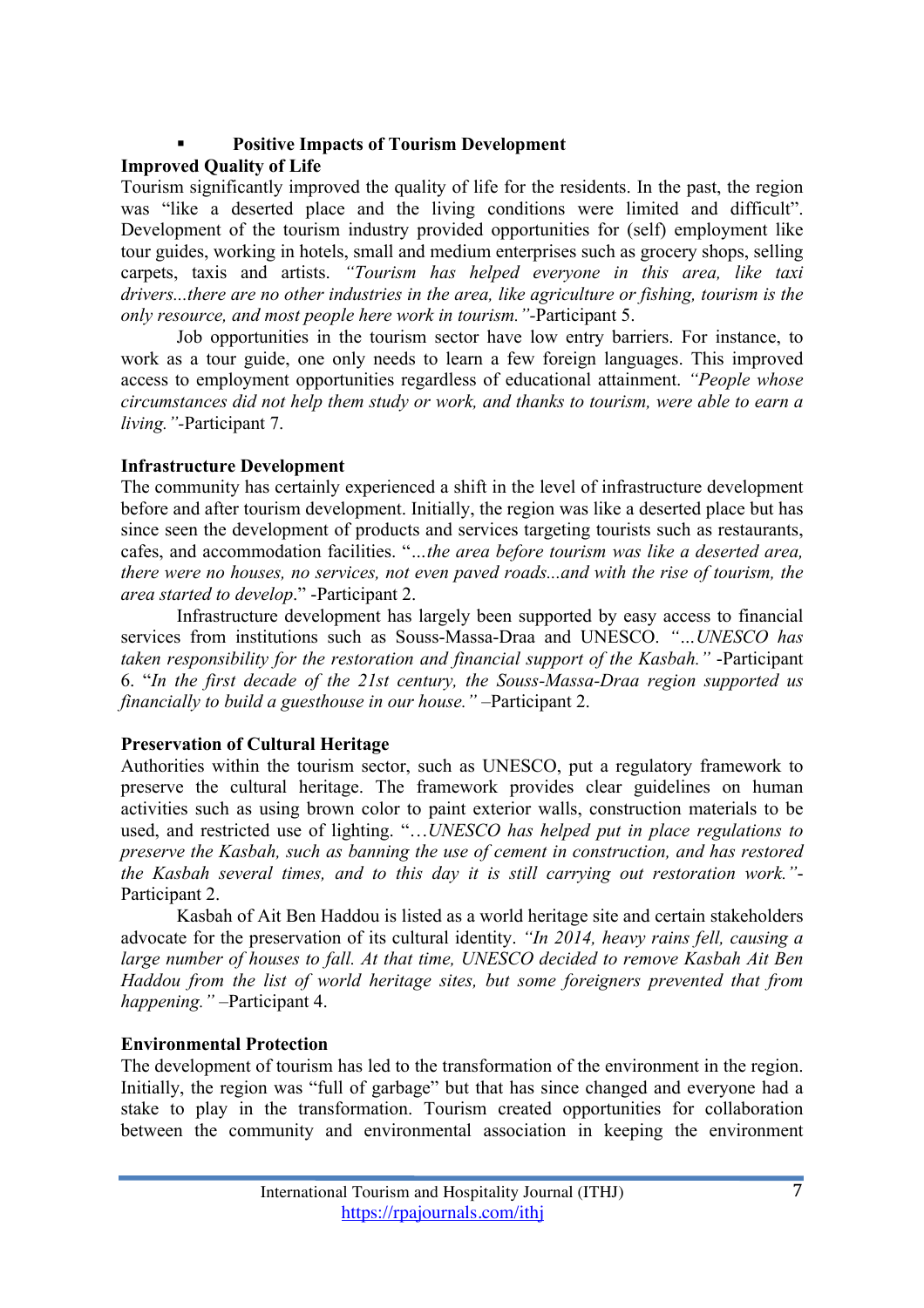friendly to the tourism activities. Environmental protection begins with individual efforts to clean personal spaces. *"…if I clean my place and others do the same, the region will be clean."* –Participant 3.

The environmental association cleans the public spaces and has designated places for waste disposal. The community maintains the association by making contributions every three months. *"There is an association responsible for cleaning the Kasbah, and we contribute to the expenses at the head of every three months. This association has put rubbish bins and cleans the Kasbah daily."* -Participant 7.

Tourists are also regarded as very sensitive to environmental pollution and only dispose of their waste in designated places. *"…if a tourist has any rubbish, he keeps it until he throws it in the rubbish bin."* –Participant 1.

### **Preservation of Cultural Identity**

Despite the growth of the tourism sector, the community is still attached to traditions and customs. The participants talked about the religious customs with regard to prayer, traditional festivals, particularly wedding ceremonies and the "ahwash" traditional Amazigh dance, and the traditional mode of dressing. *"Traditions and customs have not changed and we still practice them in the same old traditional way."* –Participant 4.

### § **Negative Impacts of Tourism Development**

### **Imbalance Between Tourism and Community Development**

While tourism development has significantly contributed to the growth and development of infrastructure, the development is limited to products and services within the tourism industry such as hotels, restaurants, and roads. There was a sense of neglect in community development as indicated by the long distance to schools and a lack of other social amenities such as hospitals, and parks. *"There is no interest in anything that concerns the good of the community, such as building schools and hospitals."*-Participant 7.

#### **Cultural Decay**

The elderly within the community are still attached to the cultural practices, however, there has been an erosion of traditional customs and practices among the teenagers that are easily influenced by the foreign culture. This is evidenced in their mode of dressing and language. *"Older people retain the same customs and traditions, but teenagers have been more influenced by tourists, which is evident in the way they speak and dress."*–Participant 6.

### **Behavior Problems among the Youth**

Tourism development has led to the decadence of social behavior among the youth and this manifests in the form of drug use, early school dropout, and criminal activity. Though not rampant, the easy access to money from their wages encourages the youth to buy and consume cigarettes and alcohol*. "Tourism affects the youth... Most of them use the money to buy cigarettes and alcohol..."-*Participant 4.

While jobs opportunities within the tourism sector have low entry barriers, they also motivate school-going children to drop out of school early. *"Children work as tour guides, and most of them leave school to work and help their families."* –Participant 6.

Lack of job opportunities may also encourage the youth to engage in anti-social behaviors such as stealing from tourists. *"...the government... has not encouraged young*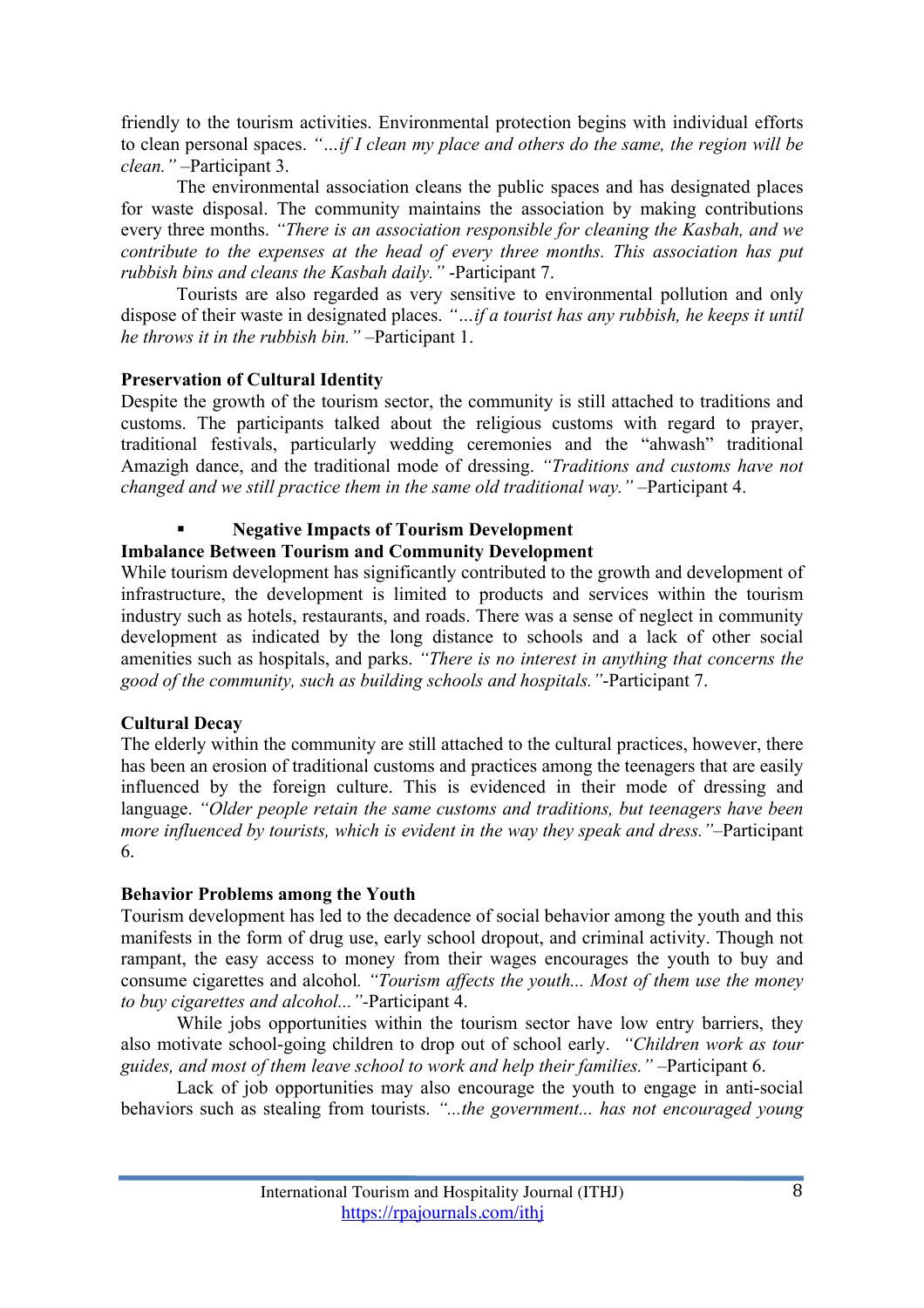*people by providing them with job opportunities… and this can lead to young people developing bad habits, like stealing from tourists."*–Participant 6.

A few participants felt that tourism development had not affected behavior in youth. Responding to the question of whether the sector development had affected youth behavior, participant 1 said, *"No, I don't think so."*

### **Overdependence on Tourism Sector**

Tourism is the main sector driving the economy of the region. The agricultural, fishing, and textile sectors are poorly developed but probably the residents have a preference for the tourism sector because the employment opportunities have low entry barriers making it possible for the people with "little formal education" to find jobs. The sector is also perceived as an all-seasons sector and provided higher wages as compared to the seasonal agricultural sector. *"Agriculture is a seasonal activity, you have to wait a lot for the harvest, but tourism is different because you can work only one day a week and it gives you a good income that covers all your needs."* –Participant 4.

Tourism provides economic linkages with other sectors and supports complementary businesses such as grocery shops and butcheries. *"... tourism is a source of income for all local residents, not only for those who work in tourism, but also for those who sell food, fruit and vegetable sellers, butchers and taxi drivers."* - Participant 5.

### **Stagnating Quality of Life**

While most participants perceived tourism development as improving the quality of life, a few felt that the low entry barriers encouraged people to become complacent and not seek to improve their skill level. *"…you find someone who has a basic level of language and uses it to accompany tourists, and that's it, he doesn't try to improve himself, for example by learning new skills."* –Participant 3.

#### *Demographic Profile and Perceived Tourism Impacts*

The study reveals that the perceived impact of tourism differs according to demographic variables. The participants in the study were of different demographic profiles. Out of the total seven participants, five were male and two were female, with a minimum age of 26 years and a maximum age of 59 years. It is important to note that the number of male participants was twice the number of female participants and this may affect the interpretation of results.

While both male and female participants had positive and negative perceptions, the negative perceptions were predominantly from the male participants. Male participants felt that tourists were likely to introduce new cultural practices and erode traditional practices. They also felt that easy access to income led people to feel complacent and not seek to advance their level of skills. Some females also felt that tourism development was not likely to have any impact on youth behavior.

In terms of age, the results showed an even distribution of positive perception among the participants. However, participants in the age group 20-30 were more likely to perceive tourism development as having no impact on youth behavior than participants in other age groups. Participants in the age group 50-60 had stronger negative perceptions on the impact of tourism development on cultural decay and behavioral problems in youth.

In terms of education level, the results showed that positive perceptions of the impact of tourism development on improving the quality of life and preserving cultural heritage were stronger among participants with primary and lower secondary education.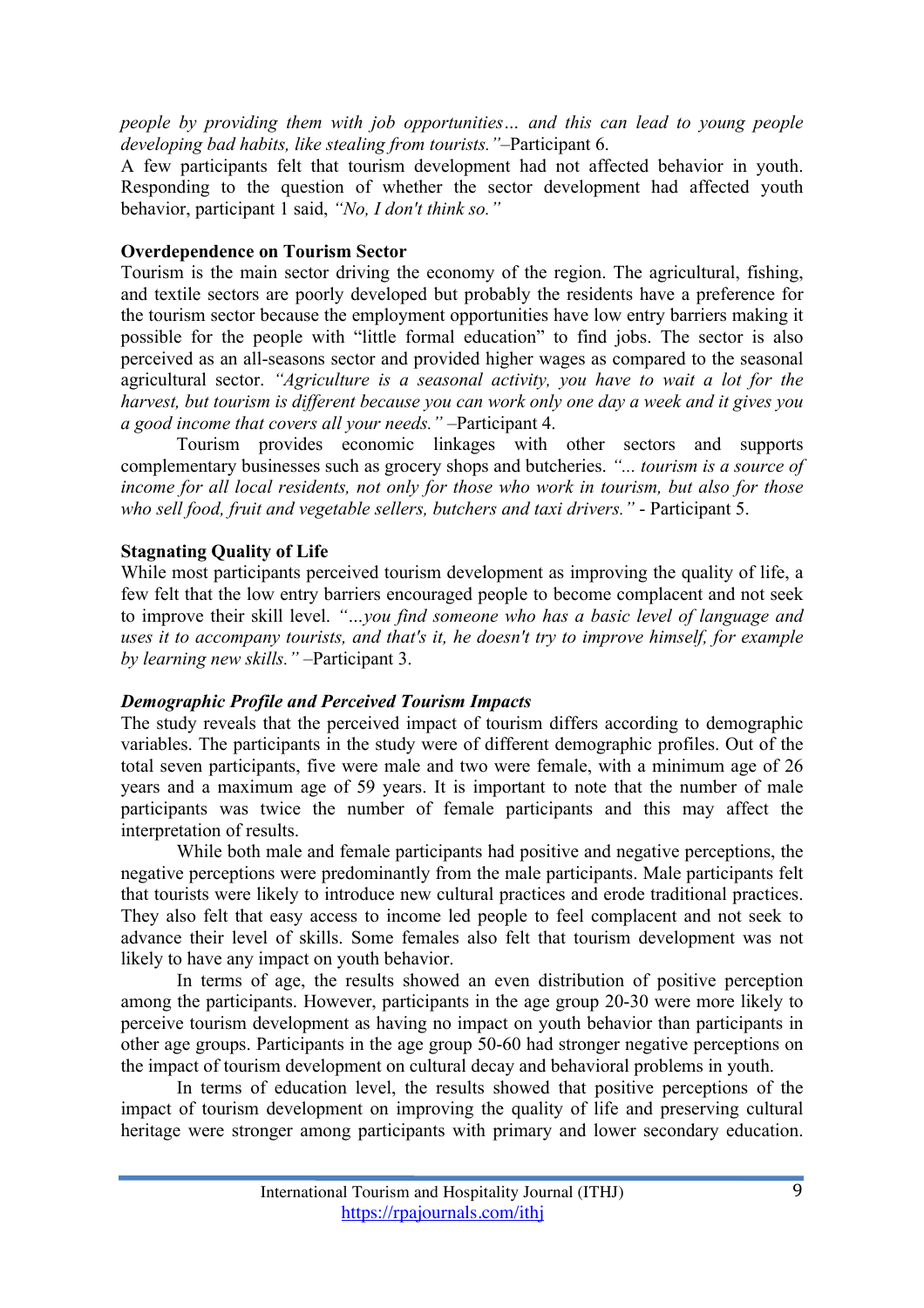Participants who had attained university education had more negative perceptions while participants who had attained upper secondary education had fewer negative perceptions.

Regarding place of residence, participants from the tourist area expressed strong positive and negative perceptions, while participants living away from the tourist area felt that tourism development did not have a negative impact based on the factors identified in this study.

### *The Impact of COVID-19 on Tourism and the Community*

Drawn from this study, the major impacts of the COVID-19 pandemic on tourism and the community include financial hardships and psychological distress.

## § **Financial hardships**

The COVID-19 pandemic brought about financial hardships to the community. The pandemic disrupted tourism activities, the main economic driver in the region, for the past two years. This led to the loss of employment for the people working in the tourism sector including taxi drivers and hotel personnel. As a result, the majority of the people lack the income to meet their daily needs. "*Most people here can't even pay the rent and water and electricity bills, now school has started and some parents can't afford it, there are even people who did not celebrate Eid al-Adha last year."* –Participant 1.

In the face of financial difficulties, people started to look for alternative sources of income within and outside of Kasbah Ait Ben Haddou. "*The disruption of this sector has caused them financial difficulties, which has led a significant number of them to leave the region in search of financial resources in other industries or artisanal sectors of which they have no knowledge*." - Participant 3. Those who could not leave the area resulted to agricultural activities. *"After the pandemic, people started looking for alternative sources of income and became interested in agriculture."*–Participant 7.

## § **Psychological distress**

The financial stress resulting from the cessation of tourist activities during the pandemic and subsequent loss of jobs affected the psychological well-being of the community. Before the crisis, the community residents are described as having 'ambitions and goals', and being 'encouraged and enthusiastic'. However, the crisis brought about a lack of trust due to fear of infection and a sense of resignation. "…*now most of them have retreated."* – Participant 3.

## *Residents' Attitude Towards Tourism Development After The COVID-19 Pandemic*

The participants perceive the need to develop strategies and plans that will help in the resumption and development of tourism in the community. To achieve tourism development, everyone including the government, community, and stakeholders within the tourism sector needs to play their role.

## § **Role of Government**

The participants perceive the role of the government as developing tourism infrastructure, creating an enabling environment, and diversifying economic activities. However, all the participants were concerned that the government was reluctant to invest in tourism development and attributed the development to community initiatives. *"The money earned from tourism is invested in the region. These are only the efforts of the residents, but the*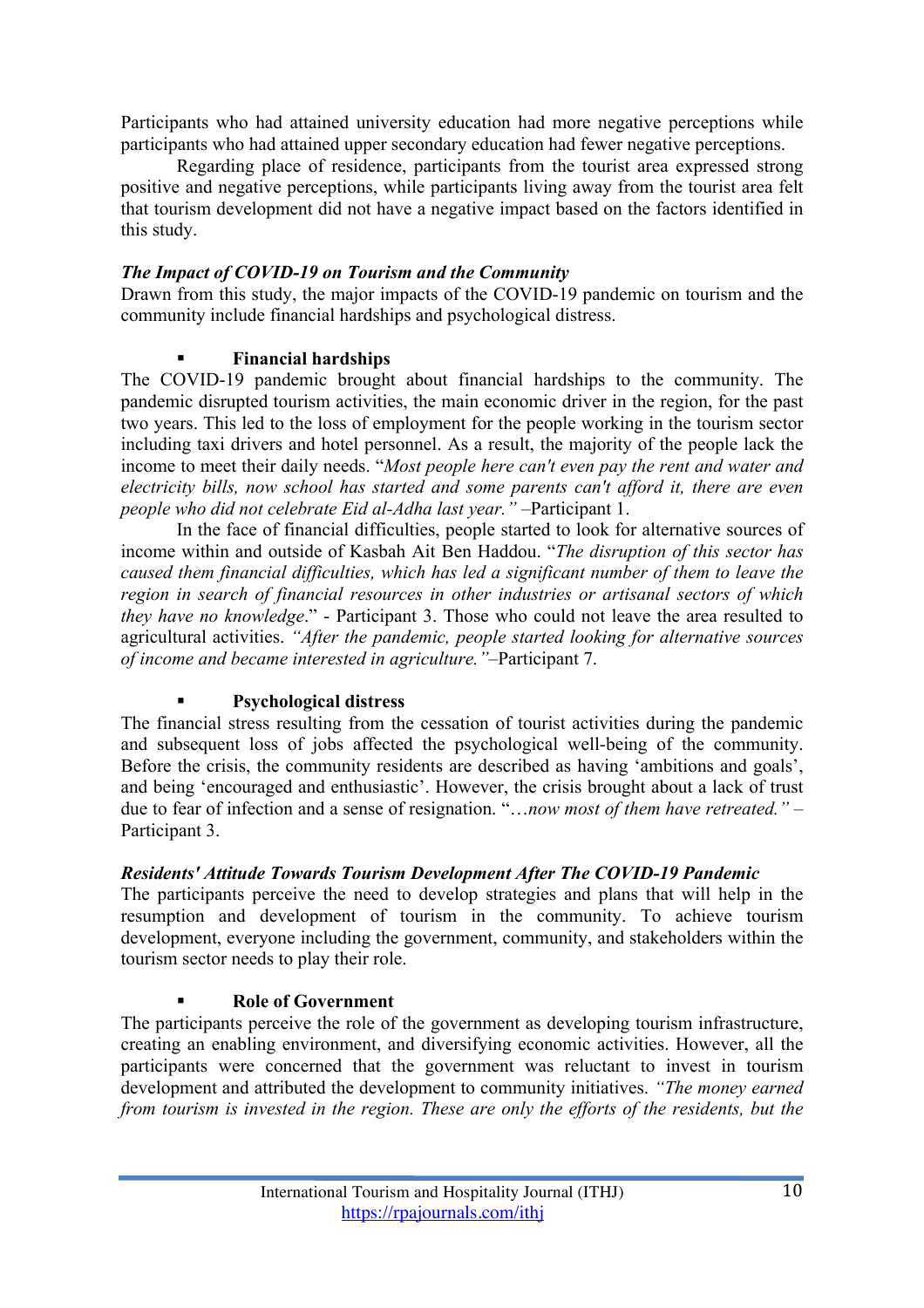*government has not made any effort to improve the infrastructure of the region."*– Participant 3.

While there are many hotels and bazaars, other essential facilities are missing and this affects performance in the tourism sector. For instance, the nearest bank and hospital are 30km away. It thus becomes difficult to attend to emergency medical cases and sometimes, merchants are not able to get immediate payment for products and services sold. *"…when a tourist wants to buy one of my paintings but does not have enough money and there is no bank in the village where he can withdraw money, I sometimes have to give him the painting on condition that he sends me the money later."*-Participant 7.

The road infrastructure is poorly designed. The nearest fuel station is 30km away, the parking and alleys are inadequate and the main road has no provision for sidewalks and this creates traffic jams. "*The road that connects Ouarzazate to Marrakech is quite difficult and inconvenient…there are no sidewalks, the infrastructure is poor and public lighting is almost non-existent…women feel annoyed when they return from the fields and find the road crowded with cars, forcing them to walk along the sides of the valley.*" –Participant 4. Such structural challenges make Kasbah of Ait Ben Haddou a transit destination where tourists come and stay for "two to four hours" and leave for a different destination. To attract tourists and improve the performance of the sector, the participants felt that the government should be involved in developing infrastructure and suggested new tourist attraction facilities such as public squares, musical activities, and workshops. "*There should be new activities in the area to encourage tourists to stay longer, such as music festivals or exhibitions, so that all the people in the area can benefit."* –Participant 6.

The participants also felt that the government should create an enabling environment by regulating the construction of shops and bazaars, reducing taxes, and creating training opportunities to increase interaction between the tour guides and tourists, improve their cultural competency, and ensure the information shared is correct. "*The level of awareness of people working in the tourism sector must also be improved, and this will only be possible through the creation of schools and training centers aimed primarily at developing their skills and capabilities."* –Participant 3.

Licensing of businesses in the tourism sector also enables credible businesses to operate in the tourism sector. According to participant 5, this will go a long way to formalize the business environment and eradicate illegitimate businesses in the sector. Least to say, the confidence of tourists to work with licensed businesses and other agencies will greatly improve and so is the marketing of the region as a good tourism destination. *"The government... should make it easier for people to get licenses to open cafes or shops and encourage them, because sometimes people face some difficulties."*-Participant 5.

Economic diversification is important to secure the financial stability of the community. The community specializes in tourism which came grinding to a halt during the COVID-19 pandemic. To prevent such economic and financial risks in the future, the participants suggested diversifying the economy to include agricultural activities and crafts. "*Residents should learn from this experience and be concerned about their children's education and learn other professions or crafts to offset any future decline in tourism.*" -Participant 7.

#### § **Role of the Local Community**

The local community views tourism development as a double-edged sword that while it's the major source of income, it's also unstable and discourages children from pursuing further studies. As such, the participants would only encourage people to pursue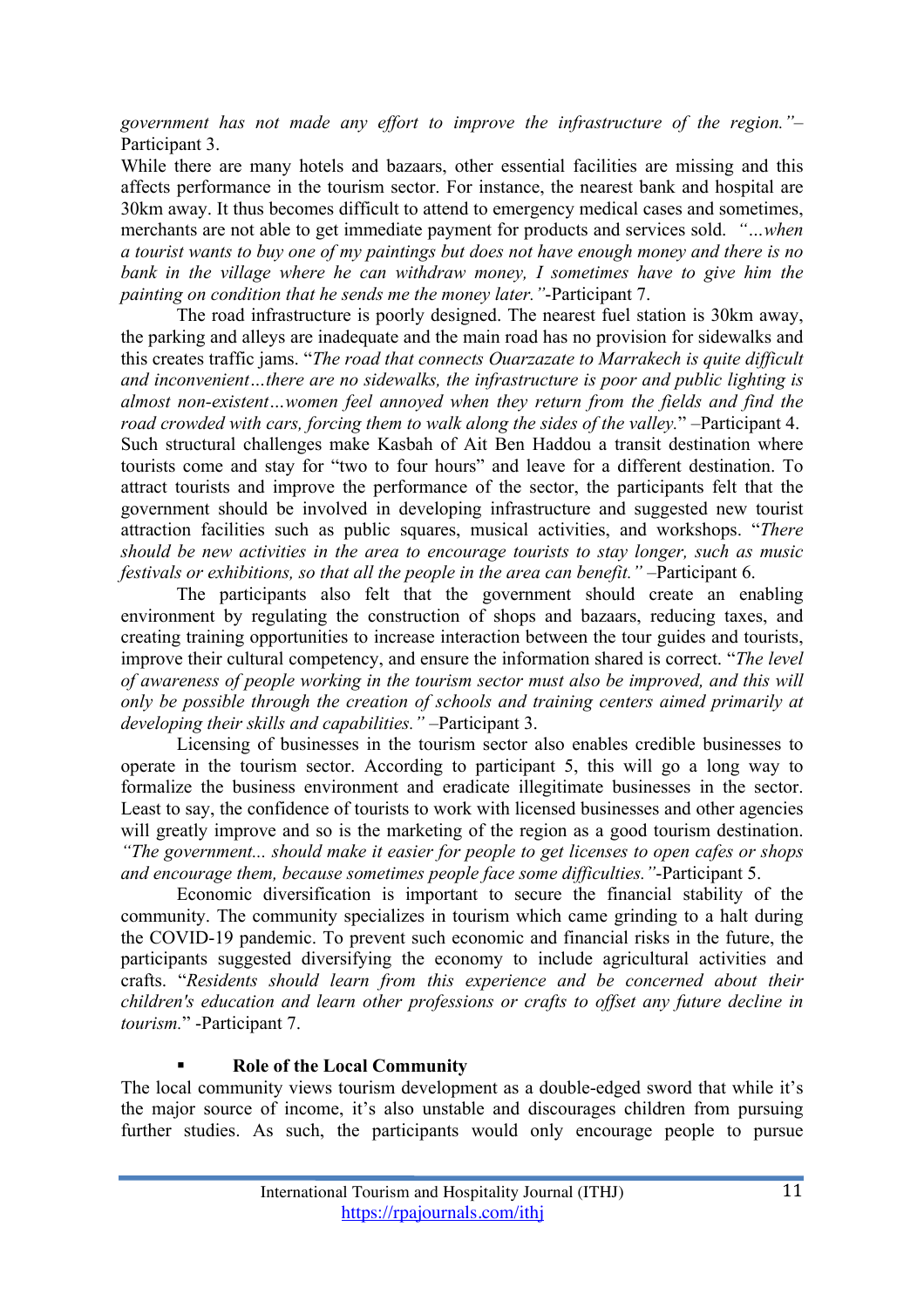opportunities within the industry as alternative means of income. Nonetheless, the community has embraced tourism in this area as evidenced by their being welcoming to tourists, the will to participate in the upcoming development projects to bring back the business vigor and splendor that existed before COVID-19 and revive the business for tourism and the peaceful co-existence with the tourists. The local community is willing to be involved in tourism development strategies and plans. Participant 1 stated that she is *"…ready and even planning to open a guest house in my house to accommodate tourists in my village after the recovery of tourism".* There are conflicting ideas on tourism planning between community members, and therefore priorities should be set right.

*"…one of the founders of the film studios in Ouarzazate had previously come to Ait Ben Haddou to build a new film studio, an idea that was supported by many locals because it would help attract tourists, but was opposed by others, especially elderly local residents who refused to give up land to build a film studio because of their limited thinking and lack of appreciation for the positive effects of this project, which is to create jobs and attract more tourists to the area."-Participant 4.*

The community residents have accepted tourism and can coexist with tourists in the area. They have managed to establish strong ties to the point of intermarrying with tourists. This argument signifies that there are no conflicts between the host community and the tourists. *"…there has never been any objection to the presence of tourists in the area nor any attempt to humiliate them, rather things have developed to the point of marrying with them.*" –Participant 7. Drawing from this analysis, the study has established that the local community has a very positive attitude and is willing to participate in tourism development post-COVID-19 and build sustainable ties for their communities to continue benefiting from tourism.

### **Discussion and Implications**

The results of the study contribute to the existing literature by describing the effects of the COVID-19 pandemic on residents' attitudes toward tourism development. In addition, this study has expanded the body of knowledge on residents' perceived impacts of tourism development. From the overall analysis, the residents of Ait Ben Haddou strongly support the development of tourism and perceive the impacts of tourism in a positive light. The results reveal that residents' support for tourism development has a parallel relationship with perceived economic benefits. The more positive the perception of economic benefits, the more residents support tourism development in their community, which is consistent with previous studies (An et al., 2021; Untong et al., 2010; García et al., 2015; Rasoolimanesh et al., 2015). In this study, the high economic reliance on tourism was found to be the greatest negative impact of tourism development in Ait Ben Haddou. With the COVID-19 pandemic, tourism development was interrupted in Ait Ben Haddou. As a result, the economic benefits that community residents derive from tourism have been significantly reduced.

The results of this study revealed that while residents positively perceive the impacts of tourism and support further tourism development, the negative economic impacts resulting from COVID-19 caused many residents of Ait Ben Haddou to withdraw. In order to avoid economic disruptions caused by unexpected events, special attention must be paid to the diversification of economic activities, as dependence on a single industry exposes the economy to significant risks (Icoz, O. & Icoz, O., 2019). This study also explored the impact of demographic variables on residents' attitudes toward tourism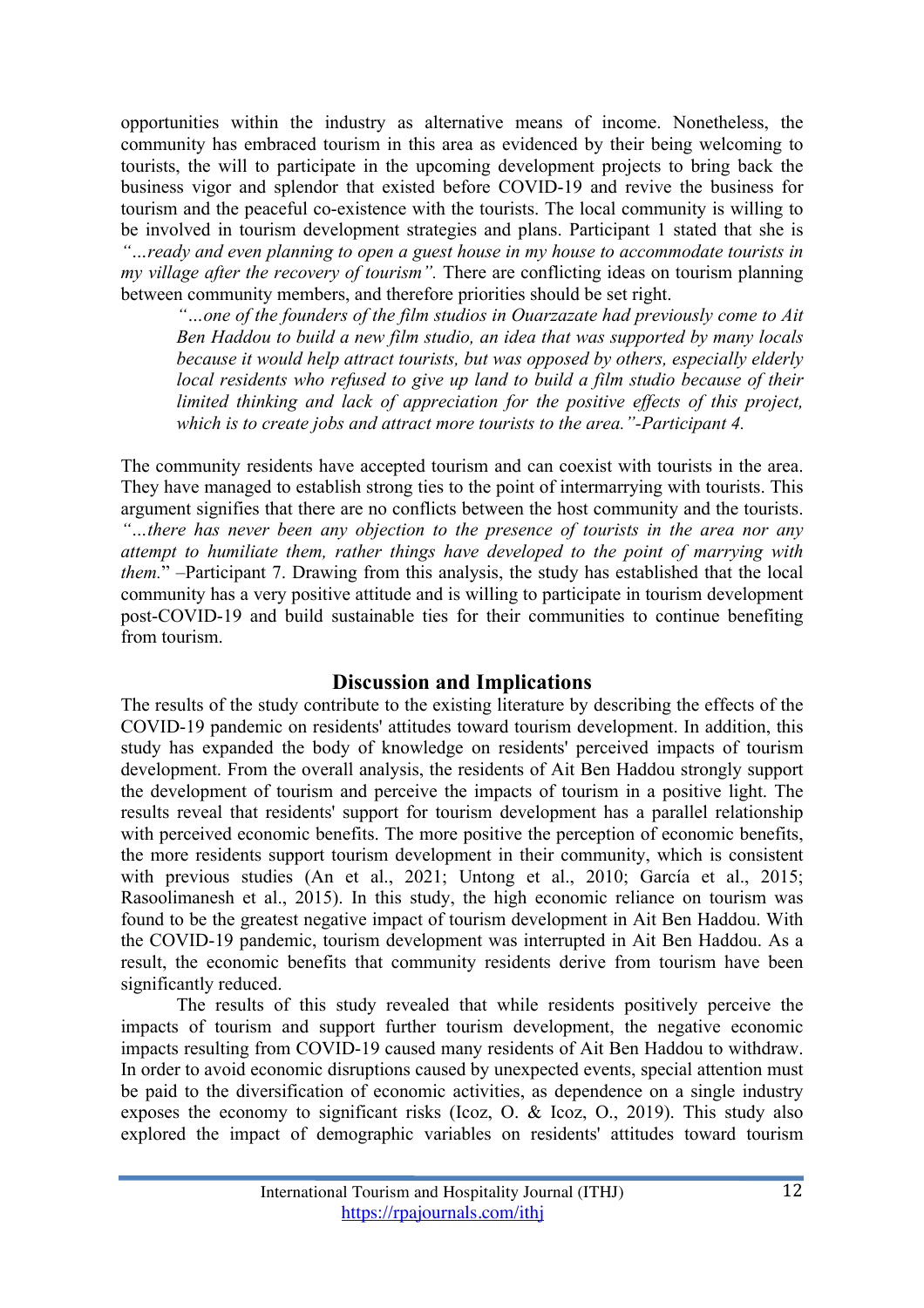development, which may be useful for further comparative studies on factors influencing residents' attitudes toward tourism development. The results of this study confirm that perceived economic benefits are a key factor in supporting tourism and the most important predictor of residents' attitudes toward tourism development. This is because tourism brings direct economic benefits and increases employment opportunities for residents of Ait Ben Haddou. Residents' proximity to the tourist area was also found to be an important factor influencing residents' perception of tourism impacts, which is consistent with previous studies (Liu & Li, 2018). Participants living in the tourist area expressed strong positive and negative perceptions, while participants living far from the tourist area felt that tourism development has no negative impact.

The study also provides important practical implications for policy makers and practitioners in the tourism industry. Tourism practitioners need to understand the effects of COVID-19 on residents and assess their attitudes toward future tourism. In this study, we contribute to knowledge by exploring the impact of the COVID-19 pandemic crisis on residents' attitudes and support for future tourism development. The results of the study provide several recommendations for planning successful tourism development after the COVID-19 pandemic, based on residents' preferences. In the case of Ait Ben Haddou, current development plans should focus on improving infrastructure, diversifying economic activities and creating an enabling environment. In addition, because destination conditions may change over time, residents' attitudes and support for future development must be constantly monitored and addressed (Kamata, 2022). This study may also have practical implications for other tourist destinations with similar characteristics to Ait Ben Haddou.

### **Conclusion**

The major impact of COVID-19 on the community identified in this study is the loss of livelihoods. This is due to the fact that tourism is the main and only driving sector of the economy of the region. After the cessation of this industry, people started to look for other sources of income within and outside the region. Most of them have not been able to cope with the economic impact of COVID-19, which has led some residents to leave the area in search of jobs and better living conditions. It is important to note that the lack of local population can lead to a decline in tourism, especially in small communities like Ait Ben Haddou, where tourism is heavily dependent on the support and presence of the local population. The economic hardship resulting from loss of income and unemployment has also affected the psychological well-being of the community. According to some participants, the crisis led to a lack of confidence and a sense of resignation among residents, which prompted many of them to withdraw. To prevent such economic and financial risks in the future, participants suggested diversifying the economy to include other activities such as agriculture to ensure the financial stability of the community. The results suggest that community residents, directly or indirectly involved in the tourism industry, are willing to support post-COVID-19 tourism development primarily because of its economic benefits. When participants were asked if the costs of tourism outweighed the benefits, all responded that tourism was beneficial to their community compared to its negative impacts.

The results also show that residents support alternative tourism development and suggest new tourist attraction facilities, which shows their desire to develop tourism in their community. However, the study results show that residents' trust in other institutions, such as the government, is very low. The residents are happy to live in the village, but they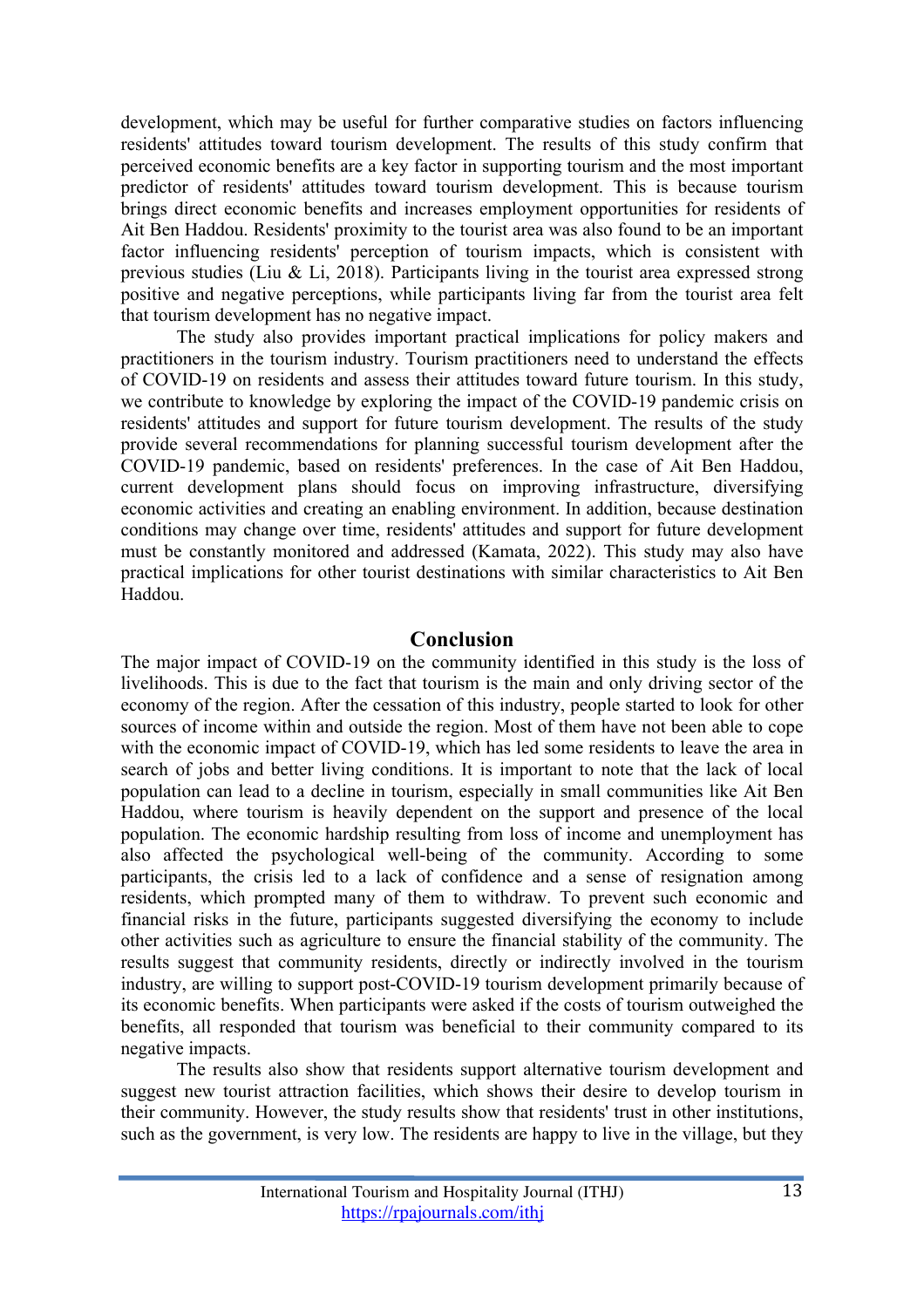complain about the lack of attention and responsiveness of the authorities. Almost all participants complained that the needs of the community were neglected and not addressed. The development was found to be limited to the products and services of the tourism industry. Currently, inadequate infrastructure and lack of other public facilities, such as hospitals and schools, are considered major problems in the village. This sense of dissatisfaction can lead people to leave their community and choose to withdraw, which can affect the sustainability of the tourism sector. However, despite the increase in tourism products and services, participants complained that the tourism facilities and services in the region do not meet the needs of tourists. Although the pandemic is far from over, and despite their low level of trust, participants showed a willingness to participate in the post-COVID-19 tourism development strategies and plans and promoted tourism development as a tool to improve their quality of life.

The path to tourism recovery will require the collaboration of all stakeholders in the tourism industry, including the local population. To ensure a better recovery of the sector after the COVID-19 pandemic, the authorities need to identify and understand the factors that influence residents' support for tourism development and develop better recovery strategies based on residents' desires and needs. It will be important to take into account the suggestions of the residents, restore community confidence, improve the sustainability and resilience of the sector, and ensure that benefits are distributed more equitably. This study showed that residents' support for future tourism development is not necessarily influenced by the perceived impacts of tourism or the level of tourism development, but also by external factors to which they may be exposed, such as pandemics. For this reason, the study recommends that tourism planners should develop plans and strategies to address the negative economic impacts of the COVID-19 disaster and ensure that the impacts of future disasters on tourism and communities are mitigated.

### **Research Limitations and Future Directions**

Despite the contributions of this study, it has several limitations. First, this study used a qualitative approach to explore residents' attitudes and perceptions in depth using a small sample of participants, as opposed to a quantitative approach. However, this could lead to difficulties in understanding the different types of opinions of residents. Therefore, additional research using a quantitative approach should be undertaken to further explore residents' attitudes toward tourism development after the COVID-19 pandemic. Second, the results of this study may not be completely generalizable because the sample was limited to residents of Ait Ben Haddou. Residents of other destinations, with different cultural backgrounds, may have different attitudes. To overcome this limitation, future research should replicate this study in other destinations to develop a better understanding of other relevant variables and examine whether the same results will be obtained.

#### **Funding**

### **Acknowledgement**

This research was supported by: The National Social Science Fund of China. Project No. 16CJY047; the Social Science Fund of Henan Province, China, grant number 2020BJJ057; 2019 Henan Province Colleges and Universities Youth Key Teacher Training Plan, grant number 2019GGJS006.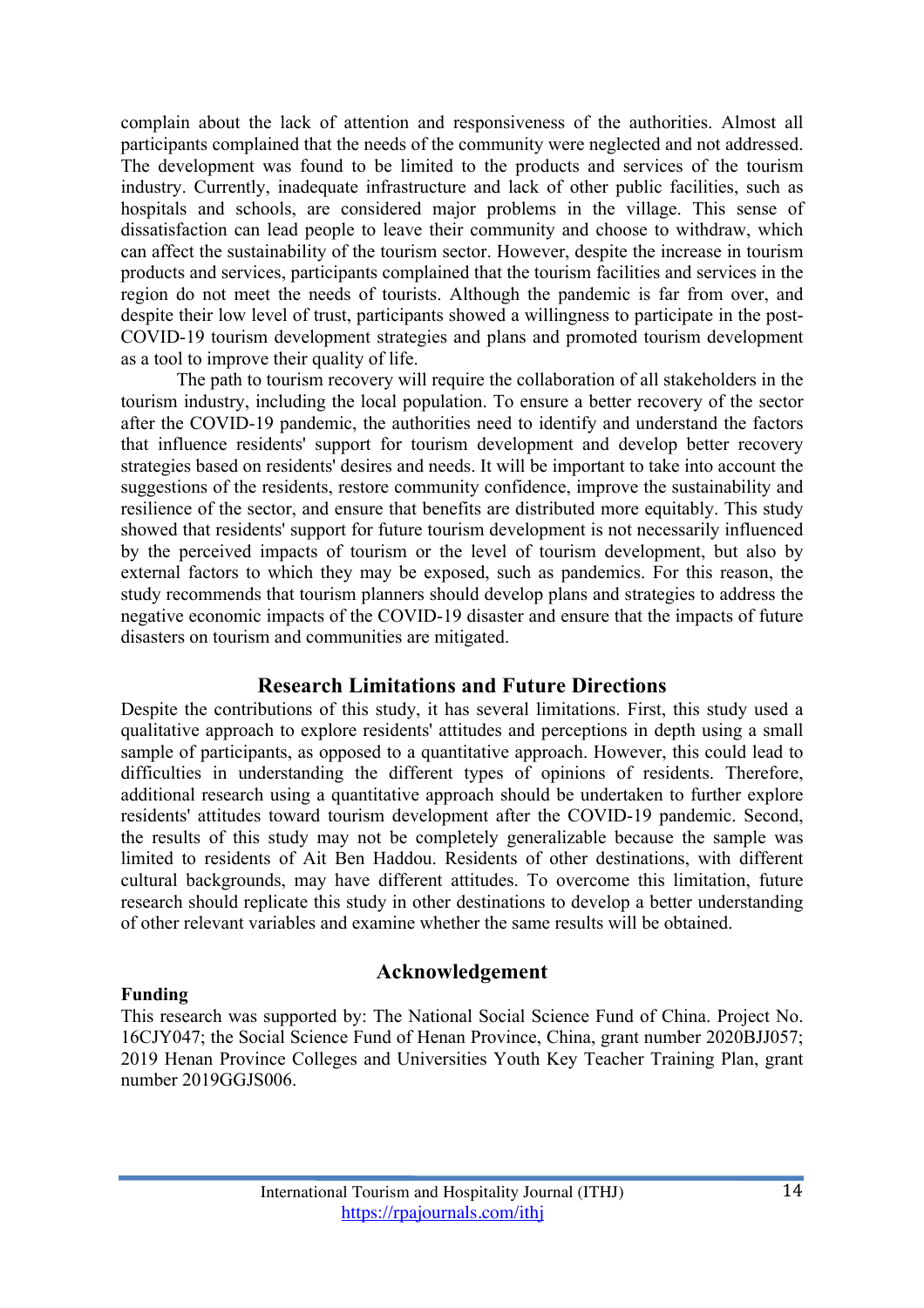#### **References**

- Afthanorhan, A., Awang, Z., & Fazella, S. (2017). Perception of tourism impact and support tourism development in Terengganu, Malaysia. *Social Sciences*, *6*(3), 106.
- Almeida-García, F., Peláez-Fernández, M. Á., Balbuena-Vazquez, A., & Cortés-Macias, R. (2016). Residents' perceptions of tourism development in Benalmádena (Spain). *Tourism Management*, *54*, 259-274.
- An, Y., Moon, J. W., & Norman, W. C. (2021). Investigating Residents' Attitudes towards Tourism Growth in Downtown Greenville, SC: The Effect of Demographic Variables. *Sustainability*, *13*(15), 8474.
- Braun, V., & Clarke, V. (2006). Using thematic analysis in psychology. *Qualitative research in psychology*, *3*(2), 77-101.
- Brida, J. G., Osti, L., & Barquet, A. (2010). Segmenting resident perceptions towards tourism—a cluster analysis with a multinomial logit model of a mountain community. *International journal of tourism research*, *12*(5), 591-602.
- Bryman, A. (2016). *Social research methods*. Oxford university press.
- Creswell, J. W., & Creswell, J. D. (2017). *Research design: Qualitative, quantitative, and mixed methods approaches*. Sage publications.
- Del Chiappa, G., Melis, G., & Atzeni, M. (2017). Turismo crocieristico e percezioni della popolazione residente: i risultati di un'analisi cluster (Cruise tourism and perceptions of the resident population: the results of a cluster analysis). *Sinergie Italian Journal of Management*, *35*(Sep-Dec), 135-154.
- Erul, E., Woosnam, K. M., Ribeiro, M. A., & Salazar, J. (2020). Complementing theories to explain emotional solidarity. *Journal of Sustainable Tourism*, 1-16.
- Fredline, L., Deery, M., & Jago, L. (2013). A longitudinal study of the impacts of an annual event on local residents. *Tourism planning & development*, *10*(4), 416-432.
- García, F. A., Vázquez, A. B., & Macías, R. C. (2015). Resident's attitudes towards the impacts of tourism. *Tourism Management Perspectives*, *13*, 33-40.
- Gibbs, G. (2007). *Analyzing qualitative data.* Sage Publications Ltd.
- Gibbs, G. R. (2007). Thematic coding and categorizing. *Analyzing qualitative data*, *703*, 38-56.
- Godovykh, M., Ridderstaat, J., Baker, C., & Fyall, A. (2021). COVID-19 and Tourism: Analyzing the Effects of COVID-19 Statistics and Media Coverage on Attitudes toward Tourism. *Forecasting*, *3*(4), 870-884.
- Gössling, S., Scott, D., & Hall, C. M. (2020). Pandemics, tourism and global change: a rapid assessment of COVID-19. *Journal of sustainable tourism*, *29*(1), 1-20.
- Harun, R., Chiciudean, G. O., Sirwan, K., Arion, F. H., & Muresan, I. C. (2018). Attitudes and perceptions of the local community towards sustainable tourism development in Kurdistan regional government, Iraq. *Sustainability*, *10*(9), 2991.
- Ibn-Mohammed, T., Mustapha, K. B., Godsell, J., Adamu, Z., Babatunde, K. A., Akintade, D. D., ... & Koh, S. C. L. (2021). A critical analysis of the impacts of COVID-19 on the global economy and ecosystems and opportunities for circular economy strategies. *Resources, Conservation and Recycling*, *164*, 105169.
- Icoz, O., & Icoz, O. (2019). Economic impacts of tourism. In *The Routledge Handbook of Tourism Impacts* (pp. 95-108). Routledge.
- Kamata, H. (2022). Tourist destination residents' attitudes towards tourism during and after the COVID-19 pandemic. *Current Issues in Tourism*, *25*(1), 134-149.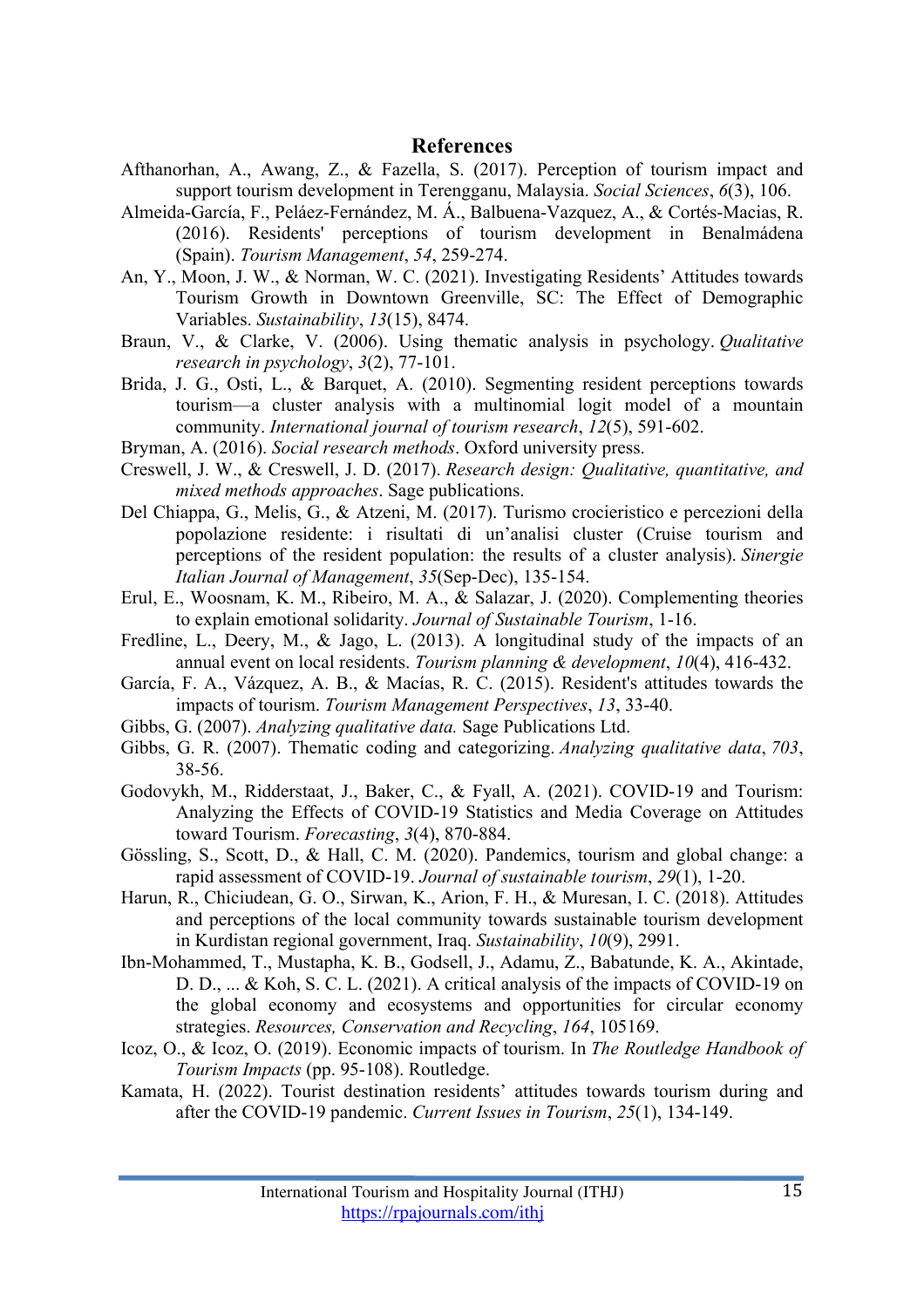- Kim, K., Uysal, M., & Sirgy, M. J. (2013). How does tourism in a community impact the quality of life of community residents? *Tourism management*, *36*, 527-540.
- Lim, J. E., & Lee, H. R. (2020). Living as residents in a tourist destination: a phenomenological approach. *Sustainability*, *12*(5), 1836.
- Liu, X. R., & Li, J. J. (2018). Host perceptions of tourism impact and stage of destination development in a developing country. *Sustainability*, *10*(7), 2300.
- Lopes, H. D. S., Remoaldo, P., & Ribeiro, V. (2019). Residents' perceptions of tourism activity in a rural North-Eastern Portuguese community: a cluster analysis. *Bulletin of Geography. Socio-Economic Series*, *46*(46), 119-135.
- Lundberg, E. (2015). The level of tourism development and resident attitudes: A comparative case study of coastal destinations. *Scandinavian Journal of Hospitality and Tourism*, *15*(3), 266-294.
- Muresan, I. C., Oroian, C. F., Harun, R., Arion, F. H., Porutiu, A., Chiciudean, G. O., ... & Lile, R. (2016). Local residents' attitude toward sustainable rural tourism development. *Sustainability*, *8*(1), 100.
- Nazneen, S., Xu, H., & Din, N. U. (2019). Cross-border infrastructural development and residents' perceived tourism impacts: A case of China–Pakistan Economic Corridor. *International Journal of Tourism Research*, *21*(3), 334-343.
- Nguyen, V. H. (2022). Segmenting local residents by perceptions of tourism impacts in Sapa, Vietnam: a cluster analysis. *International Journal of Tourism Cities*, *8*(1), 153-167.
- Nunkoo, R. (2016). Toward a more comprehensive use of social exchange theory to study residents' attitudes to tourism. *Procedia Economics and Finance*, *39*, 588-596.
- Nunkoo, R., & Gursoy, D. (2012). Residents' support for tourism: An identity perspective. *Annals of tourism research*, *39*(1), 243-268.
- Nunkoo, R., & So, K. K. F. (2016). Residents' support for tourism: Testing alternative structural models. *Journal of Travel Research*, *55*(7), 847-861.
- Nunkoo, R., Smith, S. L., & Ramkissoon, H. (2013). Residents' attitudes to tourism: A longitudinal study of 140 articles from 1984 to 2010. *Journal of Sustainable Tourism*, *21*(1), 5-25.
- Özel, Ç. H., & Kozak, N. (2017). An exploratory study of resident perceptions toward the tourism industry in Cappadocia: a Social Exchange Theory approach. *Asia Pacific Journal of Tourism Research*, *22*(3), 284-300.
- Ramón Cardona, J., Álvarez Bassi, D., & Sánchez-Fernández, M. D. (2019). Residents' attitudes towards different tourist offers: Maldonado-Punta del Este conurbation (Uruguay). *European Journal of Government and Economics (EJGE)*, *8*(1), 30-47.
- Rasoolimanesh, S. M., Jaafar, M., Kock, N., & Ramayah, T. (2015). A revised framework of social exchange theory to investigate the factors influencing residents' perceptions. *Tourism Management Perspectives*, *16*, 335-345.
- Sánchez-Fernández, M. D., Bassi, D. Á., & Cardona, J. R. (2019). Residents' Attitudes in Punta del Este (Uruguay): A Cluster Analysis. In *Emerging Economic Models for Global Sustainability and Social Development* (pp. 274-290). IGI Global.
- Scalabrini, E. C. B., & Remoaldo, P. C. (2020). RESIDENTS' PERCEPTION TOWARDS TOURISM IN AN INDUSTRIAL BRAZILIAN CITY: A CLUSTER ANALYSIS. *Revista Brasileira de Gestão e Desenvolvimento Regional*, *16*(1).
- Šegota, T., Mihalič, T., & Kuščer, K. (2017). The impact of residents' informedness and involvement on their perceptions of tourism impacts: The case of Bled. *Journal of Destination Marketing & Management*, *6*(3), 196-206.